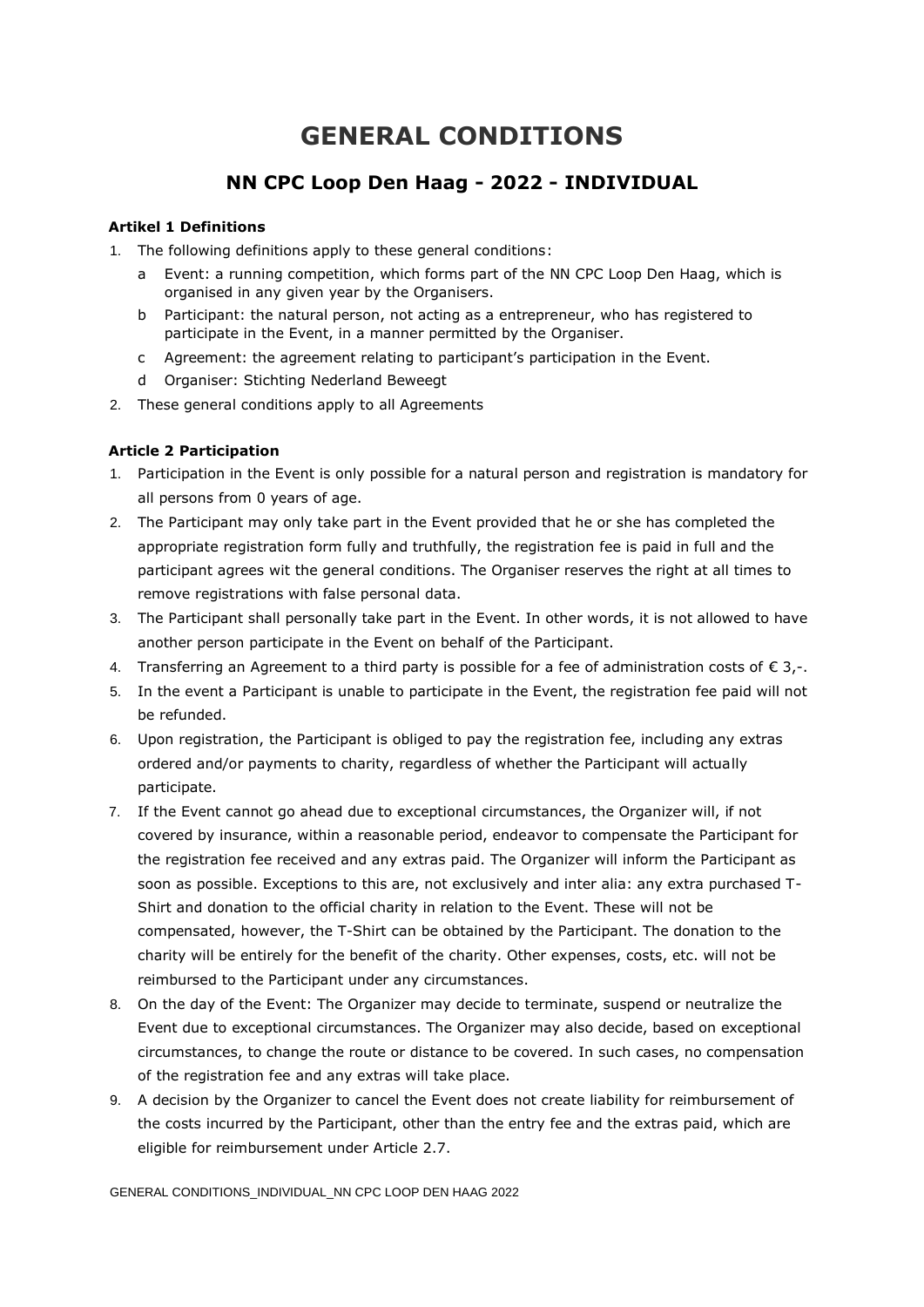- 10. In the event the Participant in the 'Half Marathon' has opted for a cancellation insurance, he or she can claim the paid registration fee and any paid extras up to 40 calendar days prior to the Event free of charge. Any payments made to a charitable cause, Energy Lab and the cancellation insurance (this being € 5.00) will not be refunded.
- 11. Requests for cancellation submitted less than 40 calendar days prior to the Event will not be processed.

#### **Article 3 Liability**

- 1. Participation is at own risk. The Organiser shall not be liable for any damage whatsoever, which the Participant may suffer as a result of Participation, unless this damage is a direct result of wilful or gross neglect attributable to the Organiser. This exclusion of liability also applies to damages of a severe nature, such as all possible losses as a result of injury or death.
- 2. COVID-19 is a highly contagious virus that can lead to serious illness and death. An inherent risk of exposure to COVID-19 exists in any public place where people are present. Attendance at the Event is entirely voluntary and at the Participant's own risk, and constitutes acceptance of the risks related to exposure to COVID-19. The Organizer is not liable in the event of contracting COVID-19 contamination as a result of participating in or attending the Event.
- 3. If, despite the provisions of the first paragraph of this article, the Organiser's liability for damage caused to the Participant must be assumed, the obligation of the Organiser to compensate for such damages is limited to the maximum amount the insurer of the Organiser will pay for such damages.
- 4. The Participant must be adequately insured against the risk of loss, which the Participant or a next of kin may suffer as a result of his or her death, injury or illness resulting from participating in the Event.
- 5. The Participant declares to be aware of the fact that participation requires both mental and physical fitness and declares to meet this requirement as well as having prepared adequately for the Event through training and in other ways. The Organiser expressly advises each Participant to undergo a sports medical examination in connection with his or her participation in the Event.
- 6. The Participant shall indemnify the Organiser for any damages third parties may suffer as a result of the Participant's actions or omissions relating to the Event. The Participant shall be adequately insured against the risk of liability for such loss.
- 7. On the same basis as the Organiser, sponsors of the Event and the municipalities in which the Event takes place are excluded from liability.

#### **Article 4 Portrait Right**

The Participant grants permission to the Organiser and its partners to publish photographs and images and similar material prior, during and after the Event in which the Participant is recognisable.

#### **Article 5 Personal Data**

#### *Organizer*

The personal data provided by the Participant will be included in a file by the Organizer and will be processed in accordance with the General Data Processing Regulation 2016/679 of 27 April 2016 regarding the protection of privacy with respect to data processing.

GENERAL CONDITIONS\_INDIVIDUAL\_NN CPC LOOP DEN HAAG 2022